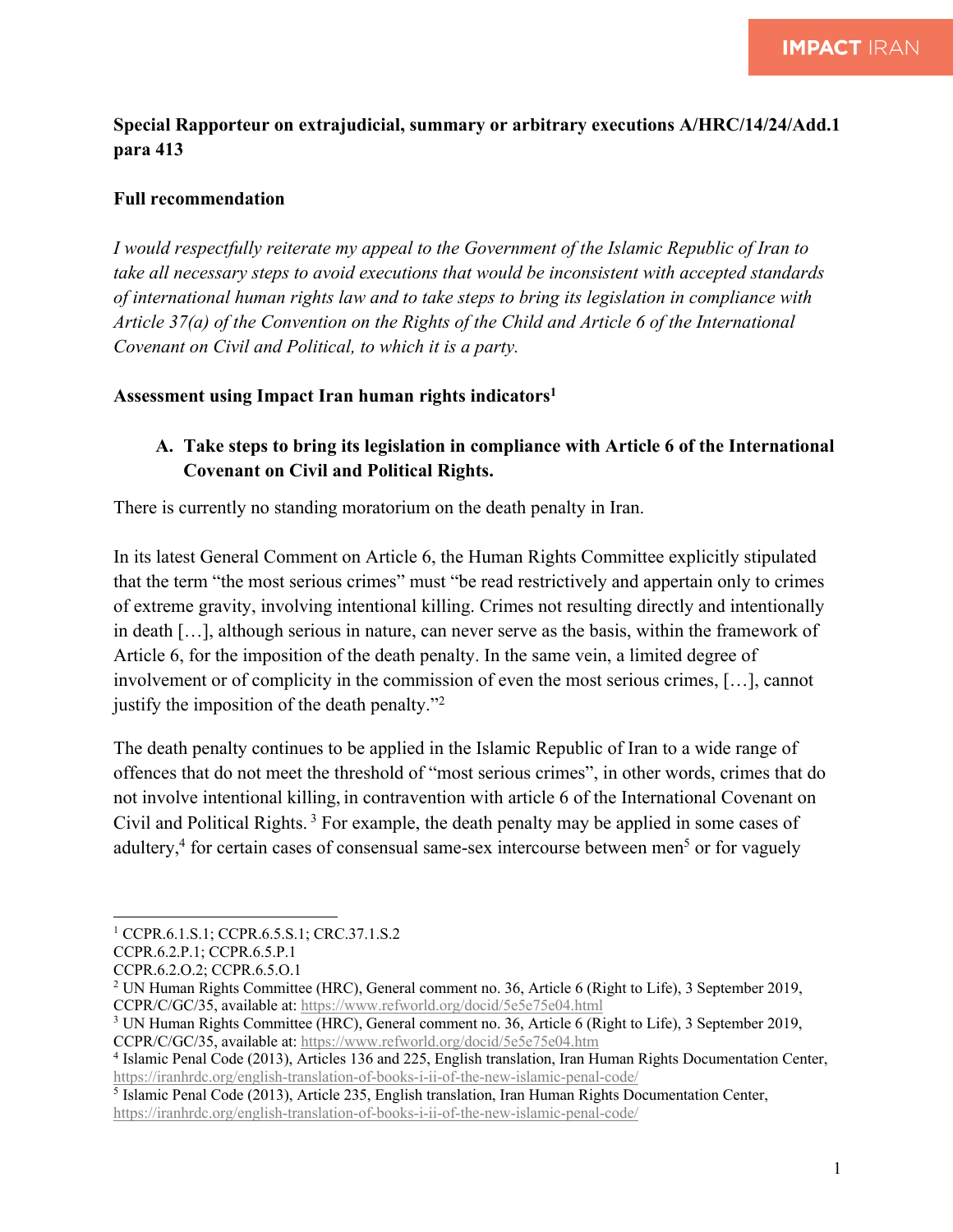defined offences such as *moharebeh* ("enmity against god")6 and *efsad-e fel-arz* ("corruption on earth") that do not necessarily involve intentional killing.<sup>7</sup> The Human Rights Committee explicitly stipulated that the imposition of the death penalty cannot "be based on vaguely defined criminal provisions, whose application to the convicted individual would depend on subjective or discretionary considerations the application of which is not reasonably foreseeable."8 The lack of precision and clarity around what can constitute a crime of *moharebeh*, for instance, grants judges broad discretion in interpretation and does not satisfy the principle of *nulla poena sine lege* (principle of legality).

In November 2017, the law on drug trafficking was amended to replace the mandatory death penalty with a prison term of up to 30 years for non-violent drug-related offences and increase the quantity of drugs required for a death sentence to be imposed. However, mandatory death sentences for numerous drug-related offences were retained and a number of crimes were transformed into capital crimes for first-time offenders in specific circumstances. <sup>9</sup> The Human Rights Committee has consistently underscored that drug-related offences do not meet the threshold of "most serious crimes" and that the death penalty should not be applied to them.<sup>10</sup>

Despite the existence of several means and mechanisms that accept complaints regarding the violation of rights in Iran, such as the Judge's Disciplinary Court, the Article 90 Parliamentary Commission and, in general, any appeals courts including the Supreme Court, there is little evidence to suggest that these complaints are properly analyzed and adjudicated. Iran does not have any administrative processes or independent human rights monitoring mechanisms in place to ensure the prohibition of capital punishment.

Between January 2015 and December 2018, the Islamic Republic of Iran reportedly executed at least 2,303 people.<sup>11</sup> Reports received by OHCHR indicated a decrease in the number of executions between 2017 and 2018 (437 in 2017 compared to 207 in 2018 for the same period). <sup>12</sup> On the other hand, ECPM and Iran Human Rights reported at least 273 executions in 2018,

<sup>6</sup> Islamic Penal Code (2013), Article 279, English translation, Iran Human Rights Documentation Center, https://iranhrdc.org/english-translation-of-books-i-ii-of-the-new-islamic-penal-code/

<sup>7</sup> Islamic Penal Code (2013), Article 286, English translation, Iran Human Rights Documentation Center, https://iranhrdc.org/english-translation-of-books-i-ii-of-the-new-islamic-penal-code/

<sup>8</sup> UN Human Rights Committee (HRC), General comment no. 36, Article 6 (Right to Life), 3 September 2019, CCPR/C/GC/35, available at: https://www.refworld.org/docid/5e5e75e04.html

<sup>9</sup> Drug trafficking law, arts. 8 and 45

<sup>10</sup> CCPR/C/PAK/CO/1, para. 17; CCPR/C/THA/CO/2, para. 17; CCPR/C/KWT/CO/3, para. 22; A/71/372, para. 48; and Human Rights Committee, general comment No. 36.

<sup>11</sup> Amnesty International, https://www.amnesty.org/download/Documents/MDE1305732019ENGLISH.PDF

<sup>&</sup>lt;sup>12</sup> Report of the UN Secretary General on the situation of human rights in the Islamic Republic of Iran, February 2019,

https://undocs.org/Home/Mobile?FinalSymbol=A%2FHRC%2F40%2F24&Language=E&DeviceType=Desktop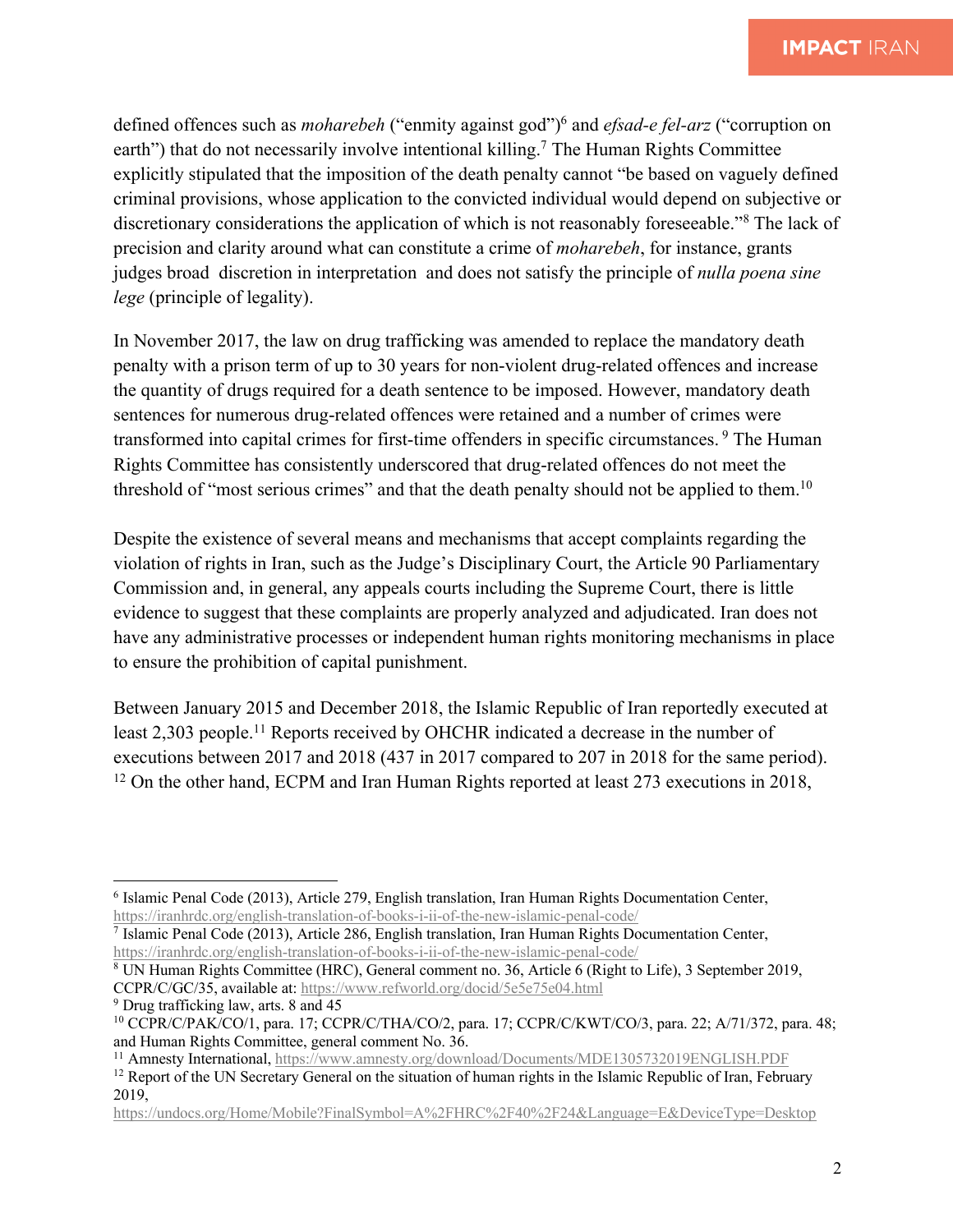280 executions in 2019, and 267 in 2020. <sup>13</sup> In 2019, Iran had the second highest number of reported executions, behind China.14 <sup>15</sup> <sup>16</sup>

OHCHR continues to receive reports indicating that death sentences are issued after proceedings that do not respect due process and fair trial standards.<sup>17</sup> <sup>18</sup> The NGOs Abdorrahman Boroumand Center, Iran Human Rights Documentation Center, Impact Iran and Human Rights Activists in Iran, documented numerous violations of fair trial in the Islamic Republic of Iran as provided under Article 14 of the ICCPR. These include violations of the right to legal counsel and to choose a lawyer, the right to appeal, the use of arbitrary arrests, the use of forced confessions as evidence, and a lack of independence of the judiciary.19

The Islamic Republic of Iran has not taken all necessary steps to prohibit executions that are inconsistent with accepted standards of international human rights law. The Islamic Republic of Iran has also not yet taken significant steps to amend its legislation to comply with Article 6 of the International Covenant on Civil and Political, except for initial amendments to the law on drug trafficking.

# **B. Take steps to bring its legislation in compliance with Article 37(a) of the Convention on the Rights of the Child.**

The Islamic Penal Code  $(2013)^{20}$  establishes the age of criminal responsibility at 9 lunar years for girls and 15 lunar years for boys.21 However, the age of responsibility for *ta'zir* crimes (crimes for which fixed penalties are not provided in Islamic law giving the judge discretion as to the sentence imposed) is 18 years for all children. For these crimes, convicted children are sentenced to correctional measures. In contrast, criminal responsibility for crimes punishable by *hudud* (punishments fixed by God) or *qisas* (punishment or retribution in kind), which carry mandatory punishments such as death, is maintained at the age of "maturity" that is 9 lunar years

<sup>13</sup> ECPM, Iran Human Rights, https://www.ecpm.org/wp-content/uploads/Rapport-iran-2020-gb-070420-WEB.pdf <sup>14</sup> https://www.amnesty.org/en/latest/news/2020/04/death-penalty-in-2019-facts-and-figures/

<sup>15</sup> See more: Abdorrahman Boroumand Center https://www.iranrights.org/projects/omidmap

<sup>&</sup>lt;sup>16</sup> See more: Human Rights Activists in Iran https://www.en-hrana.org/wp-content/uploads/2019/10/Annual-Reportof-Executions-2019.pdf

 $\frac{17}{17}$  See the report of the Secretary-General on the situation of human rights in the Islamic Republic of Iran available from www.ohchr.org/EN/HRBodies/HRC/RegularSessions/Session37/Pages/ ListReports.aspx; and A/73/299 <sup>18</sup> https://documents-dds-ny.un.org/doc/UNDOC/GEN/G20/021/53/PDF/G2002153.pdf?OpenElement

<sup>&</sup>lt;sup>19</sup> Abdorrahman Boroumand Center (ABC), Iran Human Rights Documentation Center (IHRDC), Impact Iran, Human Rights Activists in Iran,

https://tbinternet.ohchr.org/\_layouts/15/treatybodyexternal/Download.aspx?symbolno=INT%2fCCPR%2fICS%2fIR N%2f42313&Lang=en

<sup>&</sup>lt;sup>20</sup> Article 146 and 147, Islamic Penal Code (2013), English translation, Iran Human Rights Documentation Center, https://iranhrdc.org/english-translation-of-books-i-ii-of-the-new-islamic-penal-code/

 $21$  Article 1210, note 1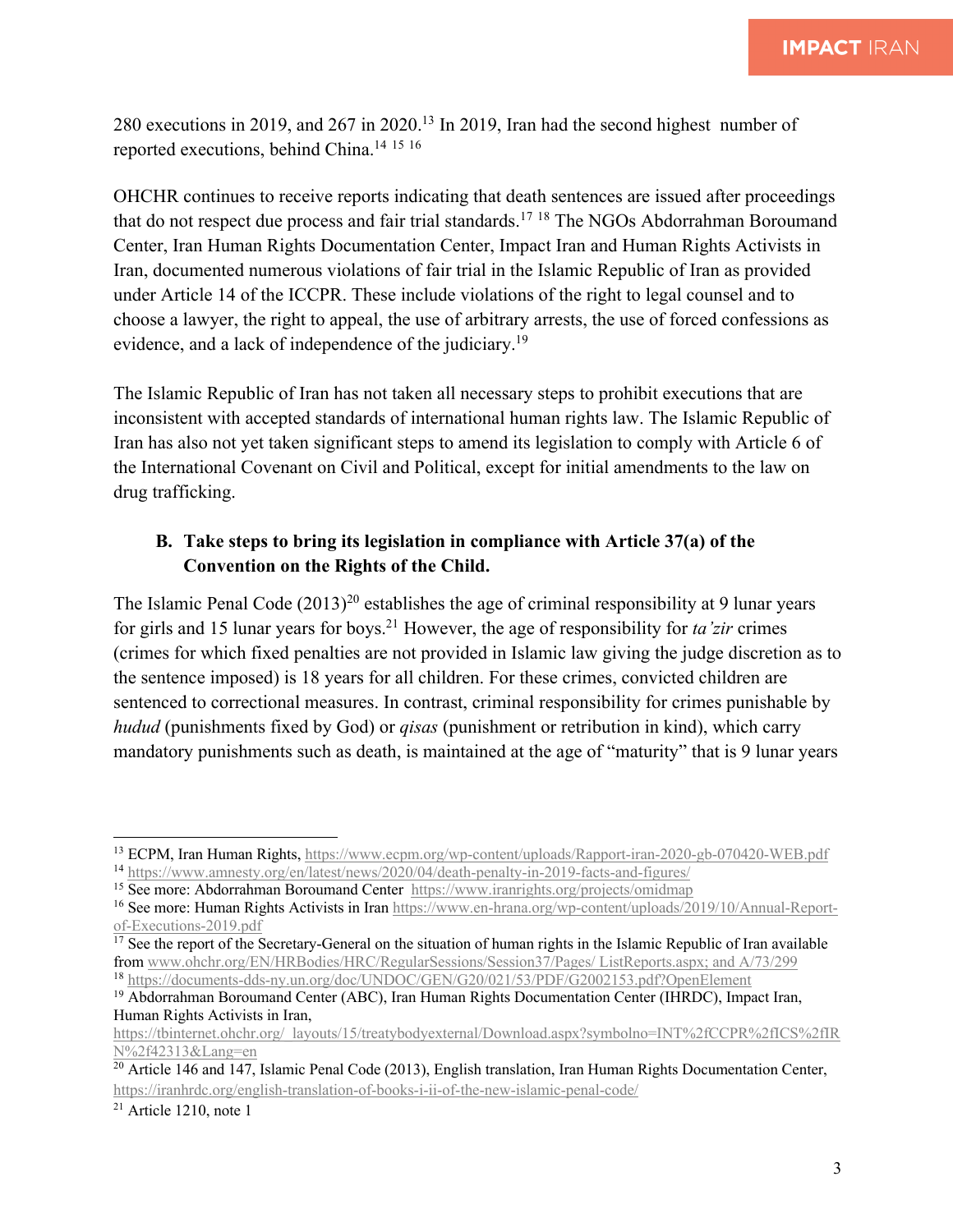for girls and 15 lunar years for boys. Reportedly, four convicted child offenders were executed in 2019 in the Islamic Republic of Iran.<sup>22</sup>

In *qisas* cases, the pardon or commutation of the sentence is based solely on the request of the victim or the victim's guardian.23 The accused is unable to request their own pardon or commutation, but there are a number institutions that can intervene to mediate cases of children sentenced with *qisas*, notably in order to commute *qisas* into *diya* sentences (blood money). These institutions include a reconciliation commission, a working group tasked to support mediation with the next of kin victim, conflict resolution council branches and the Women and Children and Protection Office of the judiciary. <sup>24</sup> There is no readily available information indicating the number of cases concerning children that have been received, reviewed and adjudicated by these institutions. However, the Government of the Islamic of Iran stated that the State was not intervening in the execution of the sentence in cases of *qisas*, which "is only possible on the basis of the request of the owners of the blood".25 Ultimately, if the victim's next of kin = does not grant pardon in exchange for *diya*, the sentence must be fulfilled, with no option for the accused, including children, to seek pardon or commutation from the State.

Additionally, Article 91 of the 2013 Islamic Penal Code allows judges to issue alternative sentences in circumstances where the juveniles "do not realize the nature of the crime committed or its prohibition, or if there is uncertainty about their full mental development, according to their age".<sup>26</sup> The Article further adds that "the court may ask the opinion of forensic medicine or resort to any other method that it sees appropriate in order to establish the full mental development".27 In 2017, a number of special procedure mandate holders described ongoing executions of child offenders in the Islamic Republic of Iran as "conclusive proof of the failure of the 2013 amendments to stop the execution of individuals sentenced to death as children".28 In 2019, the Special Rapporteur on the situation of human rights in the Islamic Republic of Iran found that the aforementioned assessment of the mental development of the accused at the time of the offence was "arbitrary and inconsistent, and at the sole discretion of the judge, who can

<sup>22</sup> https://www.ecpm.org/wp-content/uploads/Rapport-iran-2020-gb-070420-WEB.pdf

<sup>&</sup>lt;sup>23</sup> Report of the Special Rapporteur on the situation of human rights in the Islamic Republic of Iran, January 2019, https://undocs.org/Home/Mobile?FinalSymbol=A%2FHRC%2F40%2F67&Language=E&DeviceType=Desktop

<sup>&</sup>lt;sup>24</sup> Report of the Special Rapporteur on the situation of human rights in the Islamic Republic of Iran, January 2019, https://undocs.org/Home/Mobile?FinalSymbol=A%2FHRC%2F40%2F67&Language=E&DeviceType=Desktop

<sup>&</sup>lt;sup>25</sup> Report of the Special Rapporteur on the situation of human rights in the Islamic Republic of Iran, January 2019, https://undocs.org/en/A/HRC/40/67

<sup>26</sup> Islamic Penal Code (2013), English translation, Iran Human Rights Documentation Center, https://iranhrdc.org/english-translation-of-books-i-ii-of-the-new-islamic-penal-code/

<sup>&</sup>lt;sup>27</sup> See Islamic Penal Code (2013), English translation, Iran Human Rights Documentation Center, https://iranhrdc.org/english-translation-of-books-i-ii-of-the-new-islamic-penal-code/.

<sup>&</sup>lt;sup>28</sup> See OHCHR News, www.ohchr.org/EN/NewsEvents/Pages/DisplayNews.aspx?NewsID=21547&LangID=E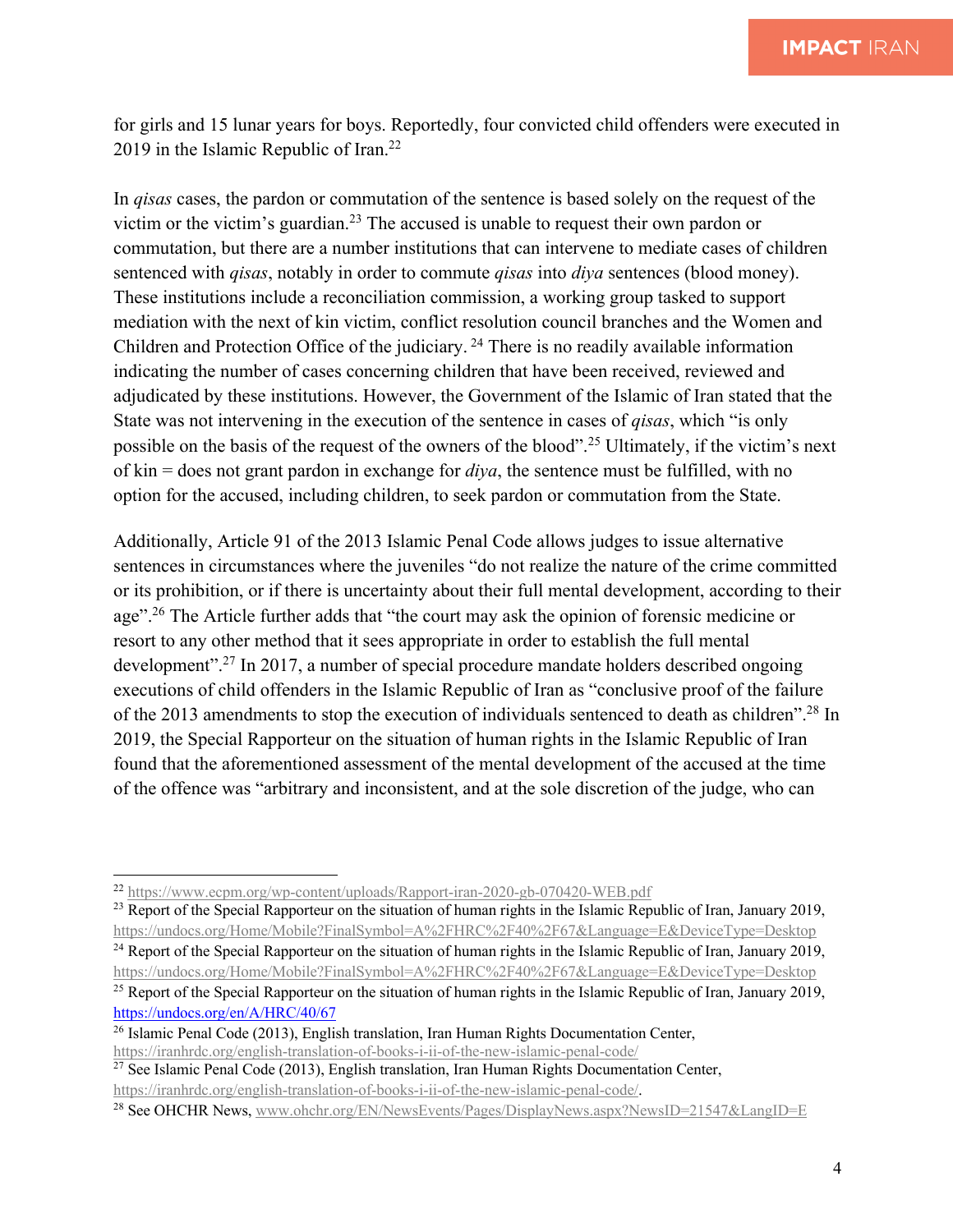choose whether to seek medical advice or not".29 In recent years, reports indicate that courts have been selective in applying Article 91 and its note.<sup>30</sup> There were cases where, despite forensic reports confirming that the defendant was not "fully mature" at the time of the crime, the judge decided that the accused individual(s) were mature and the language of Article 91 did not apply to them, as they had previously been charged for criminal activities (e.g., robbery).

In general, the current Iranian legal framework permits the issuance of the death penalty for those under the age of 18, and the reforms introduced by the Islamic Penal Code have not effectively removed this type of punishment from legislation. The death penalty is still being issued and carried out for *qisas* cases.31

Since 1990, Iran has executed more juvenile offenders than any other country in the world. The total number of juveniles executed in Iran more than doubles that of the next nine countries who also execute minors. <sup>32</sup> Iranian authorities executed 6 juvenile offenders (people who were under the age of 18 when committing a crime) in 2018, 4 in 2019, and 4 in 2020. <sup>33</sup> <sup>34</sup> According to Iran Human Rights' reports, at least 63 juvenile offenders were executed between 2010 and 2020 in Iran.35

The prohibition of imposing the death penalty on children is widely considered to be *jus cogens* under international law and represents a violation of Articles 6(5) of the International Covenant on Civil and Political Rights and 37(a) of the Convention on the Rights of the Child. The Human Rights Committee has explicitly stipulated that the death penalty cannot be imposed if it cannot be proven, beyond reasonable doubt, that the accused was older than 18 years old at the time of the offence.36 Executions of child offenders continue to be performed in the Islamic Republic of Iran. There is no readily available information that might indicate the existence of steps taken by the Government to repeal laws imposing the death penalty against child offenders.

The Islamic Republic of Iran has not taken all necessary steps to prohibit executions that would be inconsistent with accepted standards of international human rights law, nor has it taken steps

<sup>&</sup>lt;sup>29</sup>Report of the Special Rapporteur on the situation of human rights in the Islamic Republic of Iran, January 2019, https://undocs.org/Home/Mobile?FinalSymbol=A%2FHRC%2F40%2F67&Language=E&DeviceType=Desktop

<sup>30</sup> Amnesty International, https://www.amnestyusa.org/press-releases/irans-hypocrisy-exposed-as-scores-ofjuvenile-offenders-condemned-to-gallows/

<sup>&</sup>lt;sup>31</sup> Iran Human Rights and ECPM, Annual Report on the Death Penalty in Iran 2019, 34. https://www.iranhr.net/en/reports/22/

<sup>&</sup>lt;sup>32</sup> Amnesty International, "Executions of Juveniles Since 1990 as of November 2019" accessed April 25, 2020, https://www.amnesty.org/download/Documents/ACT5002332019ENGLISH.pdf

<sup>33</sup> https://iranhr.net/en/articles/4727

<sup>34</sup> https://iranhr.net/media/files/Rapport\_iran-GB.pdf and https://iranhr.net/media/files/Rapport\_iran\_2019-GB-BD.pdf

<sup>35</sup> https://iranhr.net/en/articles/4727

<sup>36</sup> UN Human Rights Committee, General Comment no.36, Article 6 (Right to life), 3 September 2019, CCPR/C/GC/35, available at https://www.refworld.org/docid/5e5e75e04.html